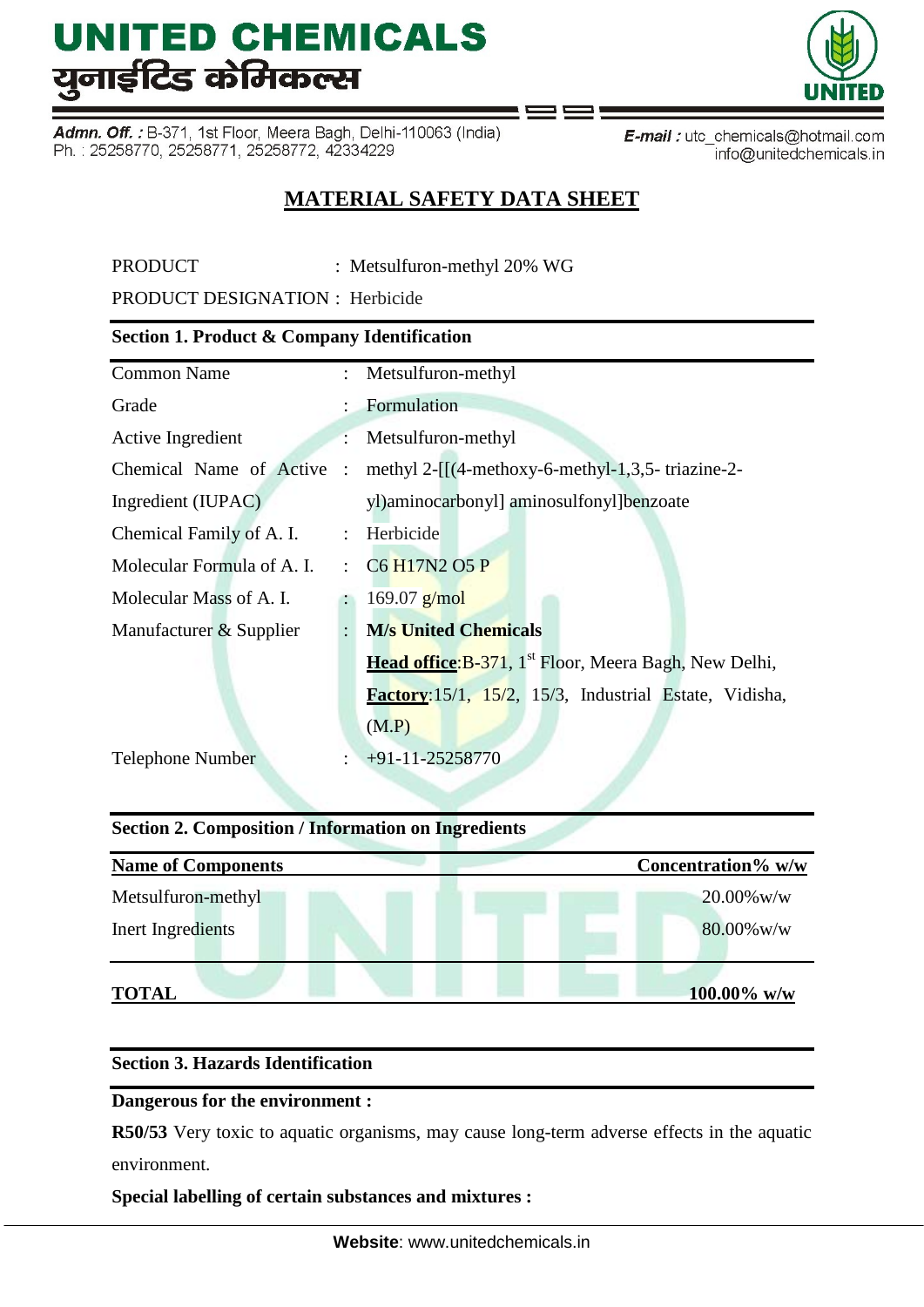Admn. Off. : B-371, 1st Floor, Meera Bagh, Delhi-110063 (India) Ph.: 25258770, 25258771, 25258772, 42334229

**E-mail**: utc chemicals@hotmail.com info@unitedchemicals.in

To avoid risks to man and the environment, comply with the instructions for use.

**S35** This material and its container must be disposed of in a safe way.

**S57** Use appropriate container to avoid environmental contami- nation.

### **Section 4. First Aid Measures**

**General advice :** Never give anything by mouth to an unconscious person.

**Inhalation :** Move to fresh air. Consult a physician after significant exposure. Artificial respiration and/or oxygen may be necessary.

**Skin contact :** Take off contaminated clothing and shoes immediately. Wash off immediately with soap and plenty of water. In the case of skin irritation or allergic reactions see a physician. Wash contaminated clothing before re-use.

**Eye contact :** If easy to do, remove contact lens, if worn. Hold eye open and rinse slowly and gently with water for 15-20 minutes. If eye irritation persists, consult a specialist..

**Ingestion :** Obtain medical attention. DO NOT induce vomiting unless directed to do so by a physician or poison control center. If victim is conscious: Rinse mouth with water.

**Notes to physician** Treatment : Treat symptomatically

**Section 5. Fire Fighting Measures**

**Extinguishing Media :** Water spray, Dry powder, sand, foam, carbon dioxide (CO2).

Avoid using high volume water jet.

**Special Fire Fighting Procedures :** Use personal protective equipment. Wear self contained breathing apparatus for fire-fighting if necessary.

**Specific Hazards during Fire :** In the event of fire, (NOx, COx, SO2) may be formed.

**Further Information :** Standard procedure for chemical fires. Collect contaminated fire extinguishing water separately. This must not be discharged into drains.

### **Section 6. Accidental Release Measures**

**Spills and Disposal :** Recover the product by sweeping up or vacuuming without raising dust. Collect spilled material and waste in sealable open-top type containers for disposal. **Environmental Precaution :** Prevent material from entering public sewer systems or any

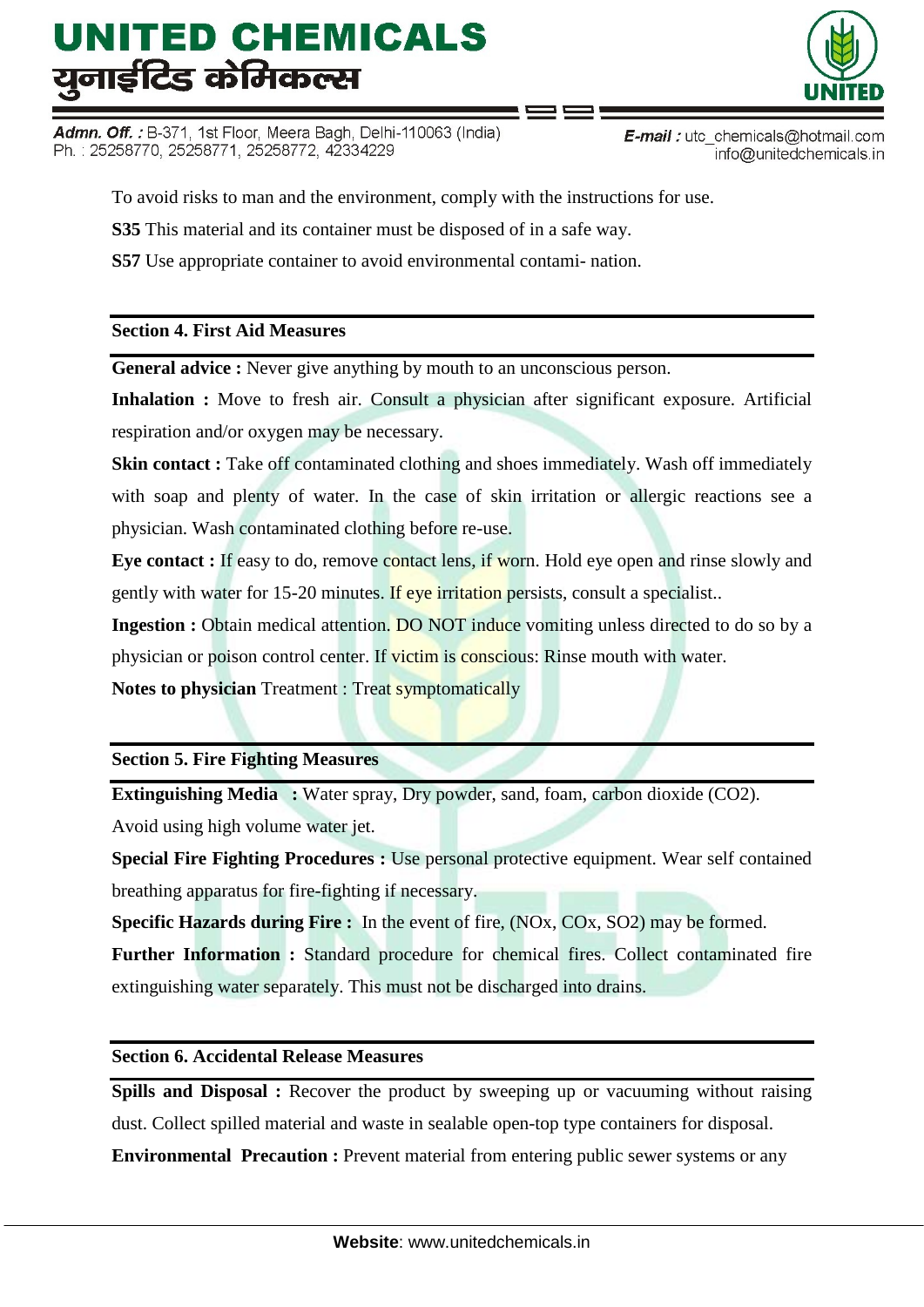Admn. Off.: B-371, 1st Floor, Meera Bagh, Delhi-110063 (India) Ph.: 25258770, 25258771, 25258772, 42334229



**E-mail**: utc chemicals@hotmail.com info@unitedchemicals.in

### **Section 7. Handling & Storage**

**Precautions in Handling :** Avoid generating or breathing dusts while handling the product and mixing. Do not use product container for any other purpose. Wash out the container and dispose of it in an approved manner. For personal protective equipment (PPE) and hygiene advice, refer Section 8.

**Precautions in Storage :** Store in the closed, original container in a dry, well ventilated area out of direct sunlight. Store in a safe place away from foodstuffs, seeds or fertilizers. Store out of the reach of children. Do not contaminate water, food, or feed by storage or disposal.

## **Section 8. Exposure Control, Personal Protection**

**Engineering Controls** : Handle in well ventilated area, generally natural ventilation is adequate.

#### **Personal Protective Equipment**

**Eye/ Face Protection :** To avoid contact with eyes, wear chemical goggles or shielded safety glasses. An emergency eyewash or water supply should be readily accessible to the work area.

**Skin Protection :** To avoid contact with skin, wear long pants, long-sleeved shirt, socks, shoes and chemical resistant gloves. An emergency shower or water supply should be readily accessible to the work area.

**Respiratory Protection :** Not normally required. If vapours or mists exceed acceptable levels, wear NIOSH approved air-purifying respirator with cartridges/canisters approved for use against pesticides.

# **General Hygiene Considerations**

Personal hygiene is an important work practice exposure control measure and the following general measures should be taken when working with or handling this materials:

1. do not store, use and/or consume foods, beverages, tobacco products, or cosmetics in areas where this material is stored

2. wash hands and face carefully before eating, drinking, using tobacco, applying cosmetics or using the toilet.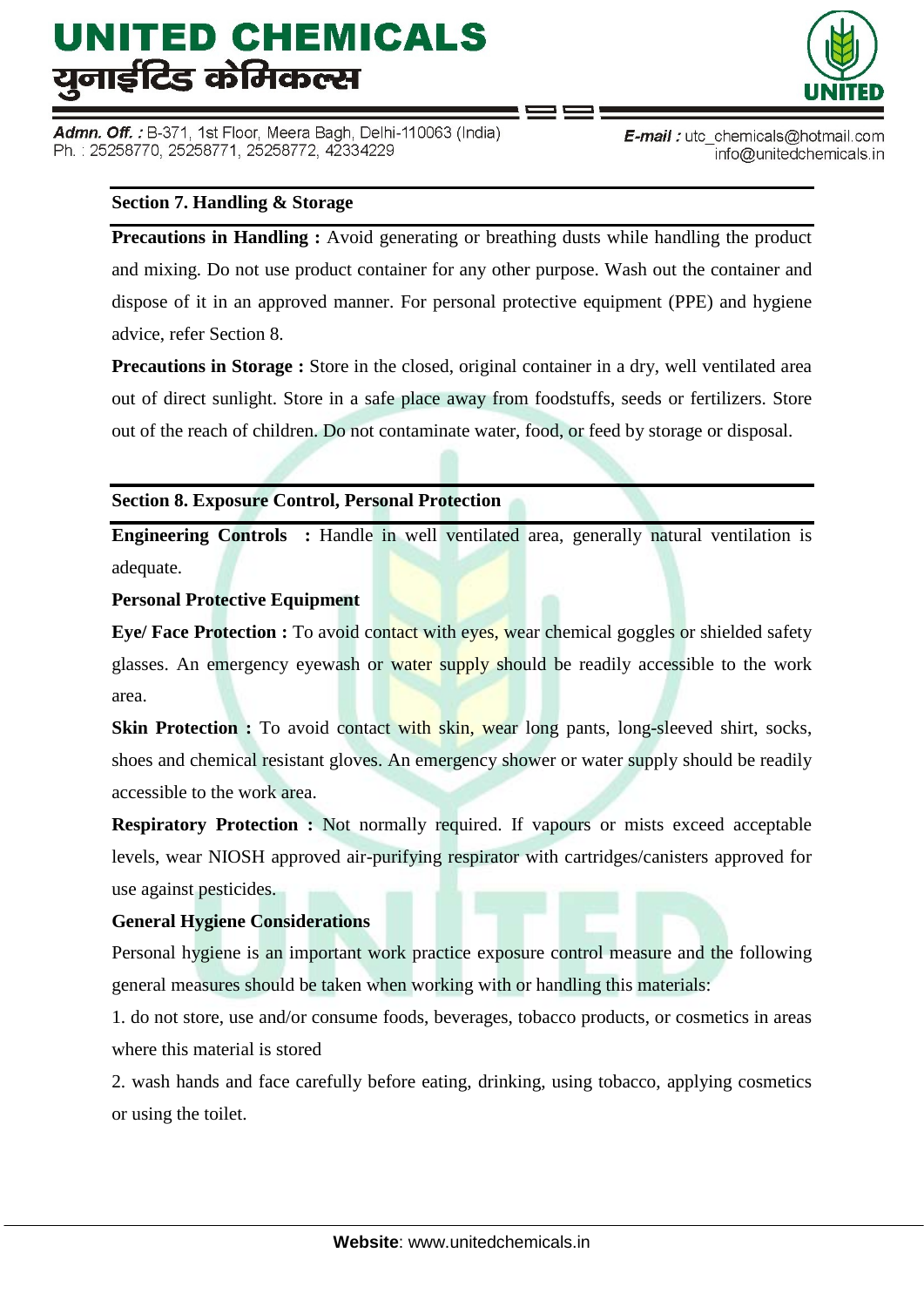Admn. Off. : B-371, 1st Floor, Meera Bagh, Delhi-110063 (India) Ph.: 25258770, 25258771, 25258772, 42334229



E-mail: utc chemicals@hotmail.com info@unitedchemicals.in

| <b>Section 9. Physical and Chemical Properties</b> |                                                                               |  |  |  |
|----------------------------------------------------|-------------------------------------------------------------------------------|--|--|--|
| Appearance / state                                 | Solid<br>$\ddot{\phantom{0}}$                                                 |  |  |  |
| <b>Colour</b>                                      | Pale yellow – cream coloured granule<br>$\mathbb{R}^{\mathbb{Z}}$             |  |  |  |
| Odour                                              | Slight odour<br>÷                                                             |  |  |  |
| <b>Flash point</b>                                 | Not applicable                                                                |  |  |  |
| <b>Vapour Pressure</b>                             | $3.3 \times 10-7$ mPa (25oC, metsulfuron-methyl)<br>$\mathbb{Z}^{\mathbb{Z}}$ |  |  |  |
| <b>Flammability</b>                                | Non combustible material                                                      |  |  |  |
| <b>Bulk Density</b>                                | : $0.6 - 0.9$ g/ml                                                            |  |  |  |
| <b>Water solubility</b>                            | Dispersible<br>$\ddot{\phantom{0}}$                                           |  |  |  |
| pH                                                 | $\therefore$ 4 - 7 (1% dispersion)                                            |  |  |  |
|                                                    |                                                                               |  |  |  |

**Section 10. Stability & Reactivity**

**Stability :** Stable under normal handling and storage conditions.

**Conditions to avoid :** Decomposes on heating > 140 0 C.

**Materials to avoid :** None under normal conditions of use.

**Hazardous decomposition products** : Carbon oxides, nitrigen oxides (NOx), sulphur oxides.

**Incompatibility with other materials :** None reasonable foreseeable

**Hazardous Decomposition Product :** No decomposition if stored and applied as directed.

**Hazardous Polymerization** : Hazardous Polymerization will not occur.

| <b>Section 11. Toxicological Information</b>                 |
|--------------------------------------------------------------|
| <b>Acute Oral Toxicity</b> $LD_{50}$ for rats : >5,000 mg/kg |
| <b>Acute Dermal Toxicity</b> LD50 Rabbit : $>2,000$ mg/kg    |
| <b>Eye Irritation</b> Rabbit: Slight eye irritant            |
| <b>Skin Irritant Rabbit:</b> Not a skin irritant             |
| <b>Skin sensitization</b> Guinea pig: Not a skin sensitizer  |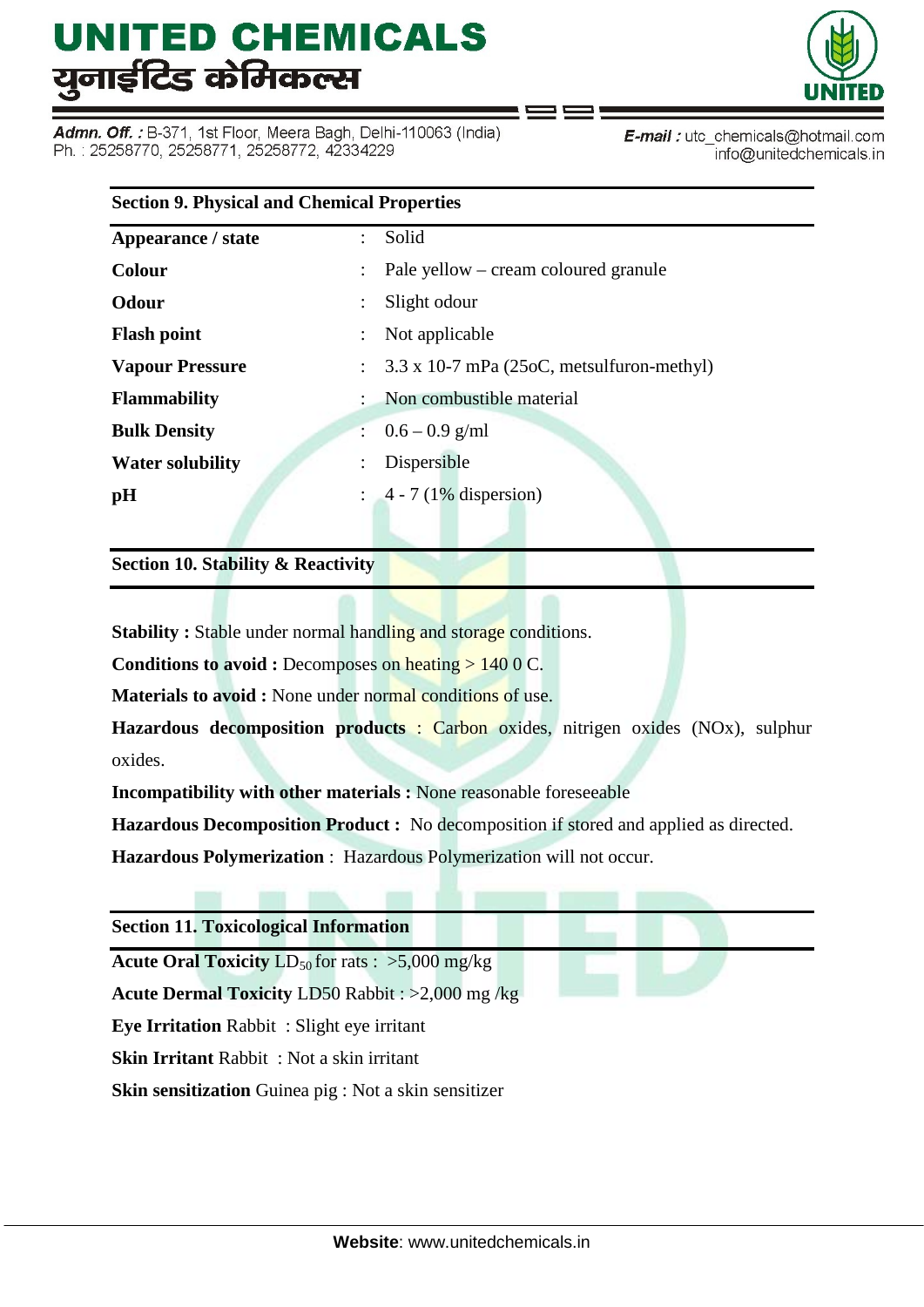Admn. Off. : B-371, 1st Floor, Meera Bagh, Delhi-110063 (India) Ph.: 25258770, 25258771, 25258772, 42334229



E-mail: utc\_chemicals@hotmail.com info@unitedchemicals.in

#### **Section 12. Ecological Information**

**Toxicity to Bird :** LC50(5 d) dietary, Mallard duck : > 2510 mg/l

**Toxicity to fish :** LC50(96 h)Rainbow trout: > 150 mg/l

**Daphnia magna :** EC50 (48h) : 120 mg/l

**Toxicity to aquatic plants** : EC50 (72 h) Selenastrum capricornutum : 0.157 mg/l

**Toxicity to Honey bee :** LD50 (48 h) Apis mellifera : 44.3 µg/bee

#### **Section 13. Disposal Consideration**

**Product Disposal :** Ideally the product should be used for its intended purpose. If there's a need to dispose of the product, approach local authorities who hold periodic collection of unwanted chemical. On site disposal of the product is not acceptable.

#### **Container Disposal :**

Do not use this container for any other purpose.

Triple rinse containers, add rinsate to the spray tank, then offer for recycling / reconditioning or puncture top, sides and bottom and dispose of in landfill in accordance with local regulations. if no landfill is available, bury the containers below 500mm in a disposal pit specifically marked and set up for this purpose clear of waterways, desirable vegetation and tree roots. Empty containers and product should not be burnt.

| <b>Section 14. Transport Information</b> |               |                                                               |  |  |  |  |  |
|------------------------------------------|---------------|---------------------------------------------------------------|--|--|--|--|--|
| <b>IMDG Classification</b>               |               |                                                               |  |  |  |  |  |
| <b>Shipping name</b>                     |               | hazardous<br>: Enviromentally<br>substance,<br>solid<br>n.o.s |  |  |  |  |  |
|                                          |               | (Metsulfuron methyl)                                          |  |  |  |  |  |
| <b>Class</b>                             | $\bullet$     | 9                                                             |  |  |  |  |  |
| <b>Packing group</b>                     |               | Ш                                                             |  |  |  |  |  |
| <b>UN</b> number                         | $\mathcal{L}$ | 3077                                                          |  |  |  |  |  |
| <b>Marine pollutant</b>                  |               | : Yes                                                         |  |  |  |  |  |